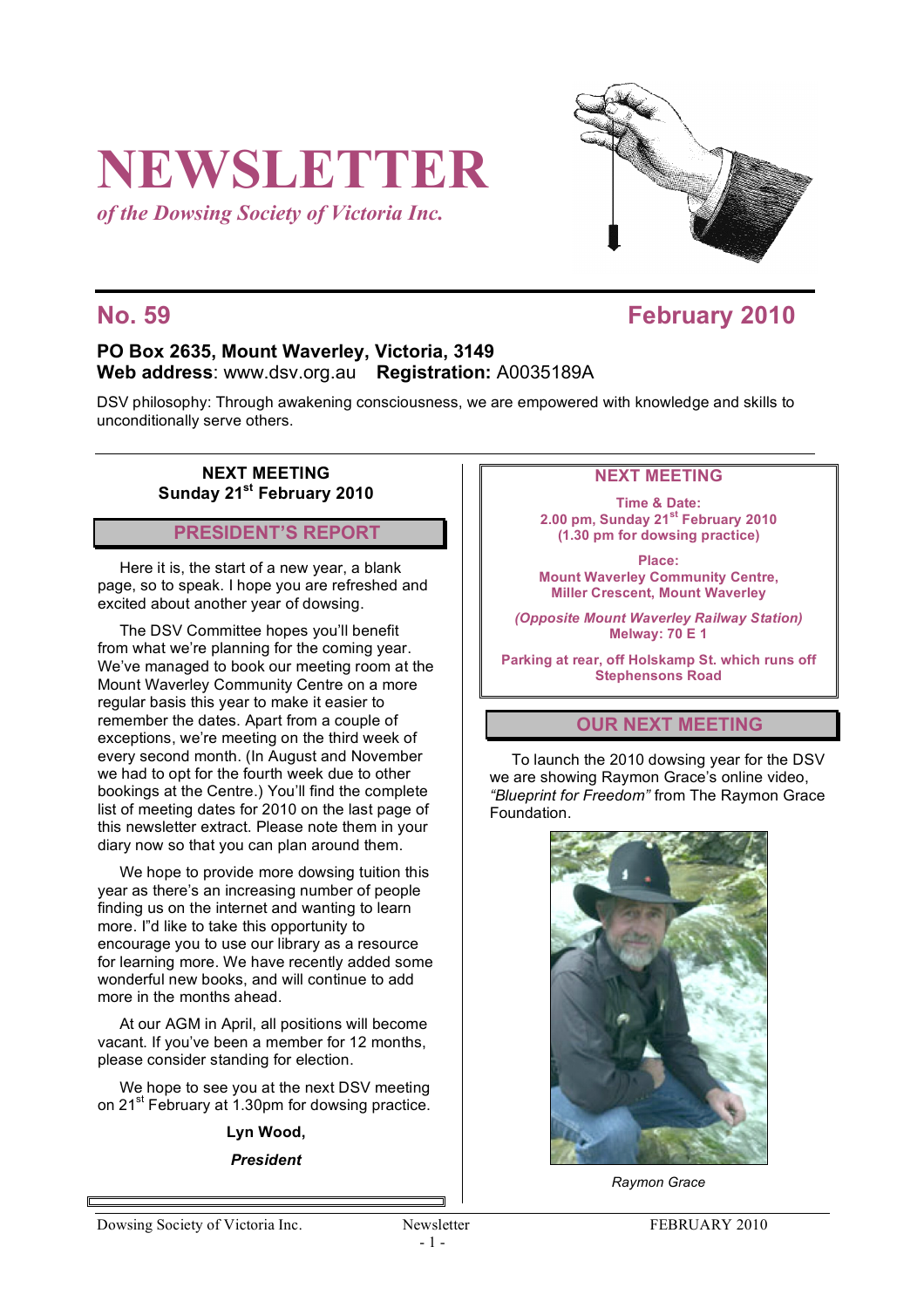Raymon's message addresses the topic, Human Trafficking. His intention is for whoever watches the movie to use it as a sort of community service to the world.

The idea in playing this DVD is to direct the energy of it to any home, school, abuse shelter, jail, orphan home or anywhere else you choose. You can even direct it to anyone you suspect of participating in these types of activities.

The wonderful bonus to watching this DVD is that it gives you the opportunity to see how his different dowsing approaches can be applied to complex situations. For less complex problems you might choose to pick up just a few of Raymon's approaches – dowsing each time of course to see what is the most appropriate.

*Editor's note: We are also excited to announce that there is a DSV internet teleseminar with Raymon Grace in the planning stages. We'll bring you more news as it unfolds.*

*About Raymon's "Blueprint for Freedom" DVD: www.raymongracefoundation.org/blueprintforfreedom.htm*

#### **OUR LAST MEETING**

Mary Ward, Secretary of the DSV, and a qualified Music and Sound Therapist, presented at our last meeting for 2009. Mary explored the nature of Music and Sound related to the Mind, Intent and Dowsing



*Range of Pure Sound Essences*

Mary's wish for the future is for us all to contribute to keeping the planet in balance and harmony.

*maryjward@bigpond.com www.puresoundessences.com Telephone(03) 5962 6973*

#### **ENERGY AND THE AURA**

*By DSV Member, Mick Moran (Thanks Mick, Ed.)*

My interest in pendulum dowsing began when I attended my first Dowsing Society of Victoria (DSV) meeting, where much of the

discussion revolved around pendulum dowsing. I had learnt to dowse using "L" rods a couple of years previously but knew little to nothing about pendulum dowsing. I read a number of books on the subject, but nothing seemed to work. That was until I read a book written by Raymon Grace titled "Techniques That Work For Me". I found the book was written in such a way that was extremely easy to follow. After I had finished reading the book I thought I had better put it to the test. To my surprise and delight I found I could now dowse using a pendulum.

*Mick Moran – mmoran@supernerd.com.au*



#### **Reiki-Sekh'm Workshops**

Learn vibrational healing with Reiki-Sekh'm for ongoing benefits with **BERNADETTE SAULENIER** Crystal Heart Reiki-Sekh'm Teacher

> Call (03) 9763 8240 or visit www.crystalheartsanctuary.com

Margaret M. Crutch Naturopath, Counsellor, Hypnotherapist, Spiritual Healer, Advanced Pranic Healer, Reiki Master 43 Barnes Avenue Burwood 3125 Victoria (03) 9808 4868 margerutch@bigpond.com **DIVINE INTERVENTION**

#### *From The Weekly Times, January 2010*

Stories of water shortages and rivers running dry are becoming more and more common, so while this one is a blast from the past, it makes you think about fate.

On a hot day in summer in the early 1980s, one Riverina family farm (in rural Victoria) was about to run out of water for its stock.